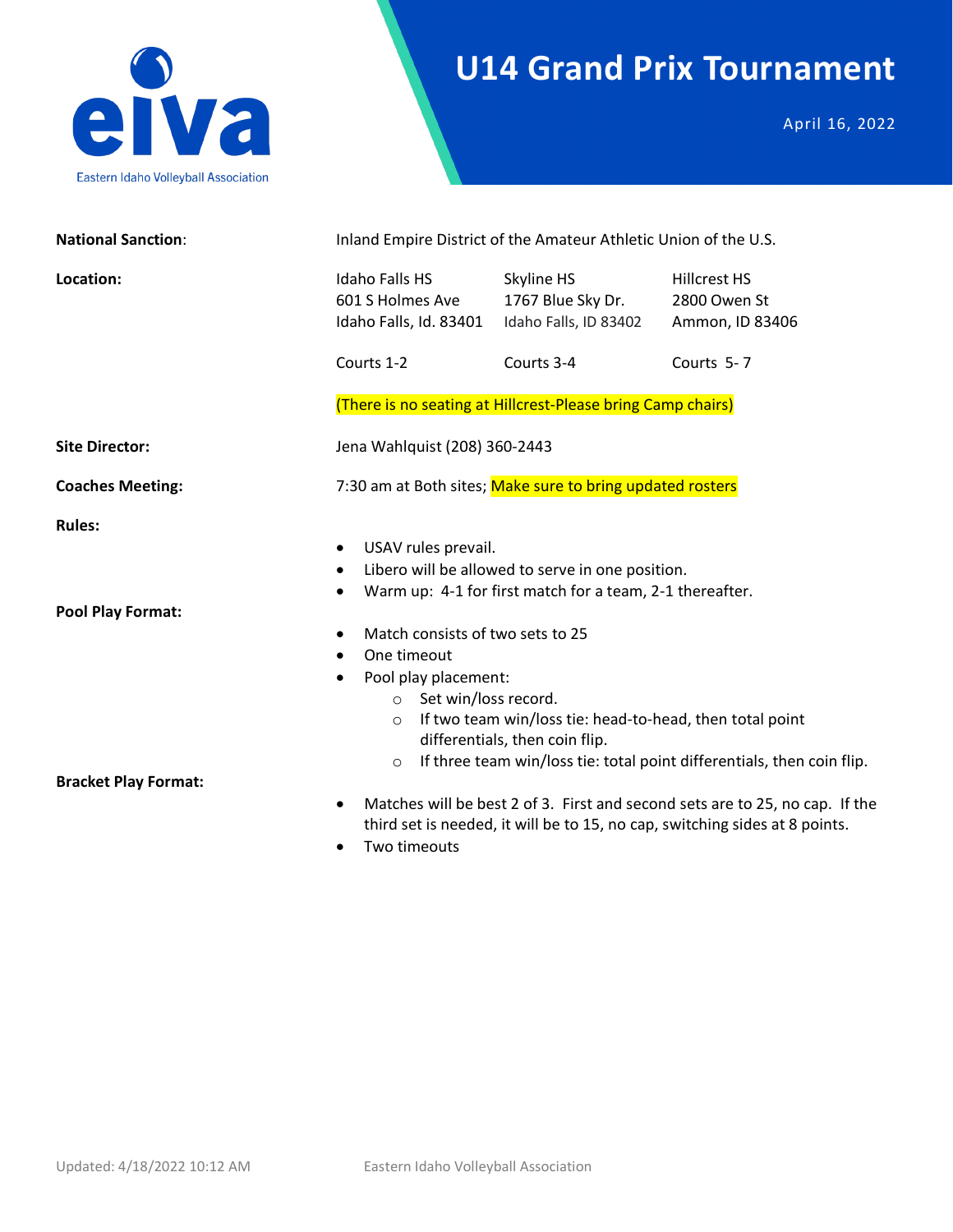# **Pools, Saturday 8 AM**

| Pool A (Court 1)<br>Idaho Falls HS            | Pool B (Court 2)<br>Idaho Falls HS | Pool C (Court 3)<br>Skyline Main Gym |
|-----------------------------------------------|------------------------------------|--------------------------------------|
| <b>Rebels 14 Select</b>                       | <b>Big Sky VB 14</b>               | <b>Club Idaho 14 Premier</b>         |
| <b>ID Peak Kaitlyn</b>                        | <b>IMUA Konea</b>                  | <b>ID Peak 14 Kylee</b>              |
| <b>Pocatello Elite Aaliyah</b>                | <b>SRVBC Anderson</b>              | <b>Pocatello Elite Lili</b>          |
| <b>Sweets</b>                                 | Grizz 14 Kenna                     | <b>Grizz 14 Bryant</b>               |
| Pool D (Court 4)<br>Skyline Main Gym          | Pool E (Court 5)<br>Hillcrest HS   | Pool F (Court 6)<br>Hillcrest HS     |
| <b>Bonneville 14 Chantal</b>                  | <b>Kongo 14 Black Chris</b>        | <b>ID Peak 14 Vanessa</b>            |
| EIVC 14 Hua                                   | <b>EIVC 14 Paige</b>               | <b>Magic Valley Ridge 14 Red</b>     |
| <b>ID Peak 14 Bradley</b>                     | <b>ID Peak 14 Kenzi</b>            | <b>Madison 14 Zach</b>               |
| <b>Grizz 14 Kaelee</b>                        | <b>IMUA Carianne</b>               | <b>Grace Gizzlies</b>                |
| Pool G (Court 7)<br>Hillcrest HS Upstairs Gym |                                    |                                      |
| Legacy 14                                     |                                    |                                      |
| <b>Madison 14 Carl</b>                        |                                    |                                      |
| <b>EIVC Eryn</b>                              |                                    |                                      |
| <b>ID Peak 14 Gretchen</b>                    |                                    |                                      |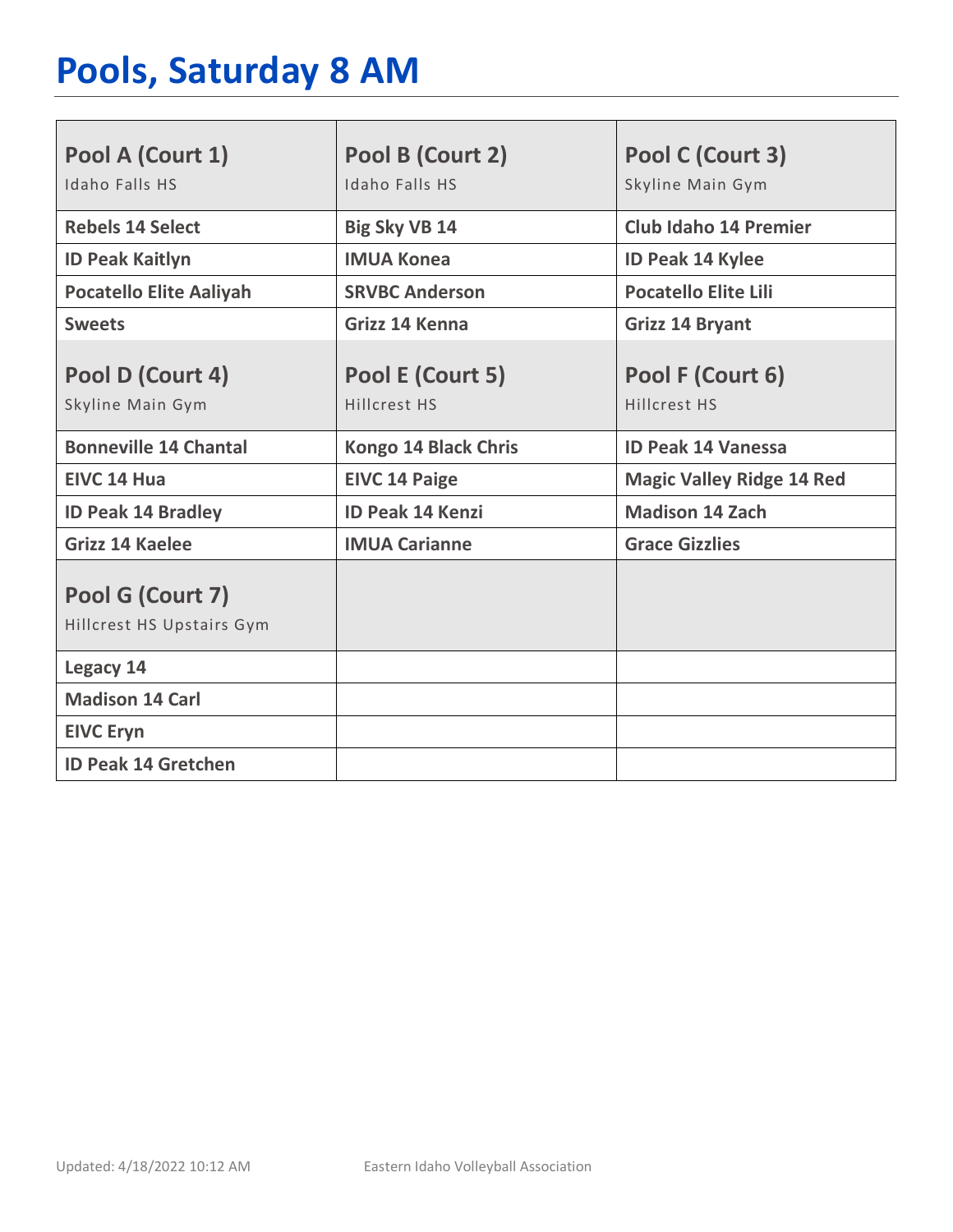# **Pool Play, 4 Teams**

*Matches consist of two sets to 25, no cap.*

*Pool place is determined by win/loss record. In the event a two-team tiebreaker is needed, use head-to-head result, then total point differentials, then a coin flip. In the event a three-team tiebreaker is needed, use total point differentials, then a coin flip.*

*Point differential is the point difference in a set score between two teams. For example, if team 1 wins a set over team 3 by a score of 25-20, record +5 for team 1 and -5 for team 3. At the end of pool play, sum the point differentials for each team to get a total point differential amount.* 

|        | <b>Team Name</b> | <b>Wins</b> | <b>Losses</b> | <b>Point Differentials</b> | <b>Total</b> | <b>Place</b> |
|--------|------------------|-------------|---------------|----------------------------|--------------|--------------|
| Team 1 |                  |             |               |                            |              |              |
| Team 2 |                  |             |               |                            |              |              |
| Team 3 |                  |             |               |                            |              |              |
| Team 4 |                  |             |               |                            |              |              |

|                                        | Match $2 \times 4(1)$ Scores:              |
|----------------------------------------|--------------------------------------------|
|                                        |                                            |
|                                        | Match $4 \quad 2 \text{ vs } 3(1)$ Scores: |
| Match 5 $3$ vs 4 (2) Scores:           |                                            |
| Match $6 \t1 \text{ vs } 2(4)$ Scores: |                                            |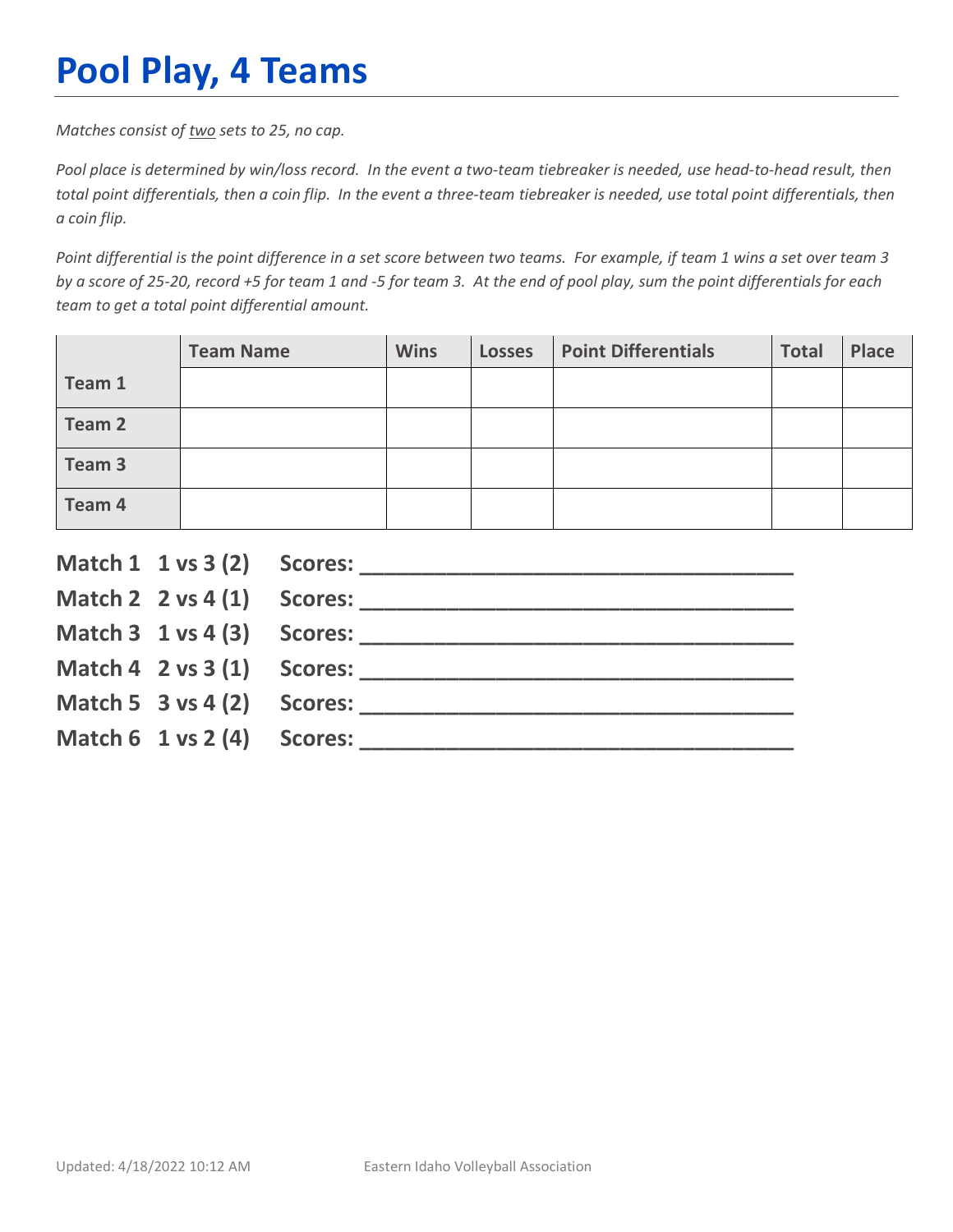# **Pool Play, 3 Teams**

*Matches consist of three sets to 25, no cap.*

*Pool place is determined by win/loss record. In the event a two-team tiebreaker is needed, use head-to-head result, then total point differentials, then a coin flip. In the event a three-team tiebreaker is needed, use total point differentials, then a coin flip.*

*Point differential is the point difference in a set score between two teams. For example, if team 1 wins a set over team 3 by a score of 25-20, record +5 for team 1 and -5 for team 3. At the end of pool play, sum the point differentials for each team to get a total point differential amount.* 

|        | <b>Team Name</b> | <b>Wins</b> | <b>Losses</b> | <b>Point Differentials</b> | <b>Total</b> | Place |
|--------|------------------|-------------|---------------|----------------------------|--------------|-------|
| Team 1 |                  |             |               |                            |              |       |
| Team 2 |                  |             |               |                            |              |       |
| Team 3 |                  |             |               |                            |              |       |

| Match 1 1 vs 3 (2) Scores:               |                               |
|------------------------------------------|-------------------------------|
|                                          | Match $2 \times 3(1)$ Scores: |
| Match $3 \t1 \text{ vs } 2 \t3)$ Scores: |                               |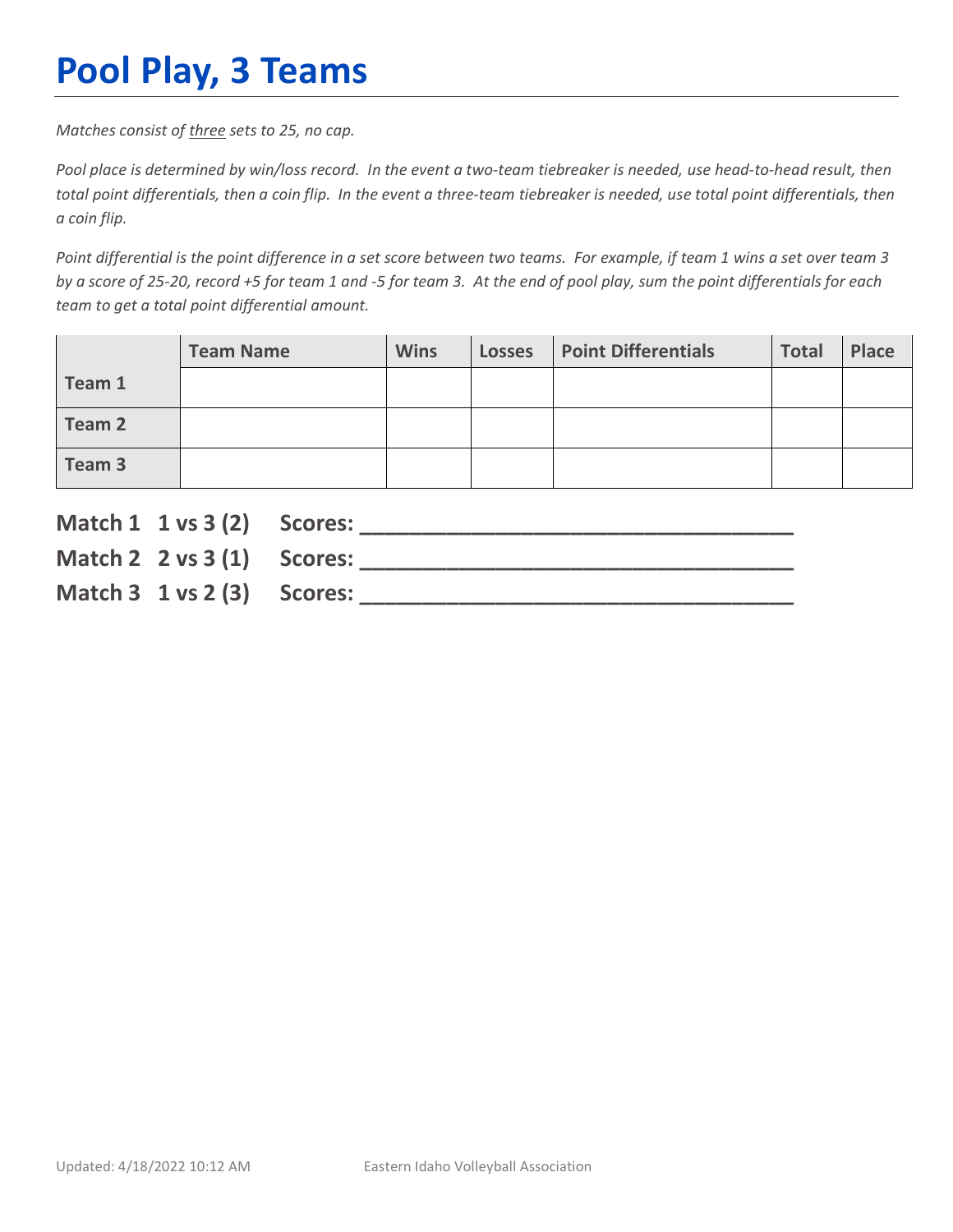# **Bracket Seeding**

*Teams are seeded by their pool place and number of pool play wins. When a tiebreaker is needed, use total point differentials, then a coin flip.*

### **1st Place Teams**

| Pool        | <b>Team Name</b> | <b>Wins</b> | <b>Total Point Diff</b> | Seeding (1-7) |
|-------------|------------------|-------------|-------------------------|---------------|
| A           |                  |             |                         |               |
| $\mathsf B$ |                  |             |                         |               |
|             |                  |             |                         |               |
| D           |                  |             |                         |               |
| E           |                  |             |                         |               |
|             |                  |             |                         |               |
| G           |                  |             |                         |               |

### **2nd Place Teams**

| Pool         | <b>Team Name</b> | <b>Wins</b> | <b>Total Point Diff</b> | Seeding (8-14) |
|--------------|------------------|-------------|-------------------------|----------------|
| $\mathsf{A}$ |                  |             |                         |                |
| B            |                  |             |                         |                |
|              |                  |             |                         |                |
| D            |                  |             |                         |                |
| E            |                  |             |                         |                |
|              |                  |             |                         |                |
| G            |                  |             |                         |                |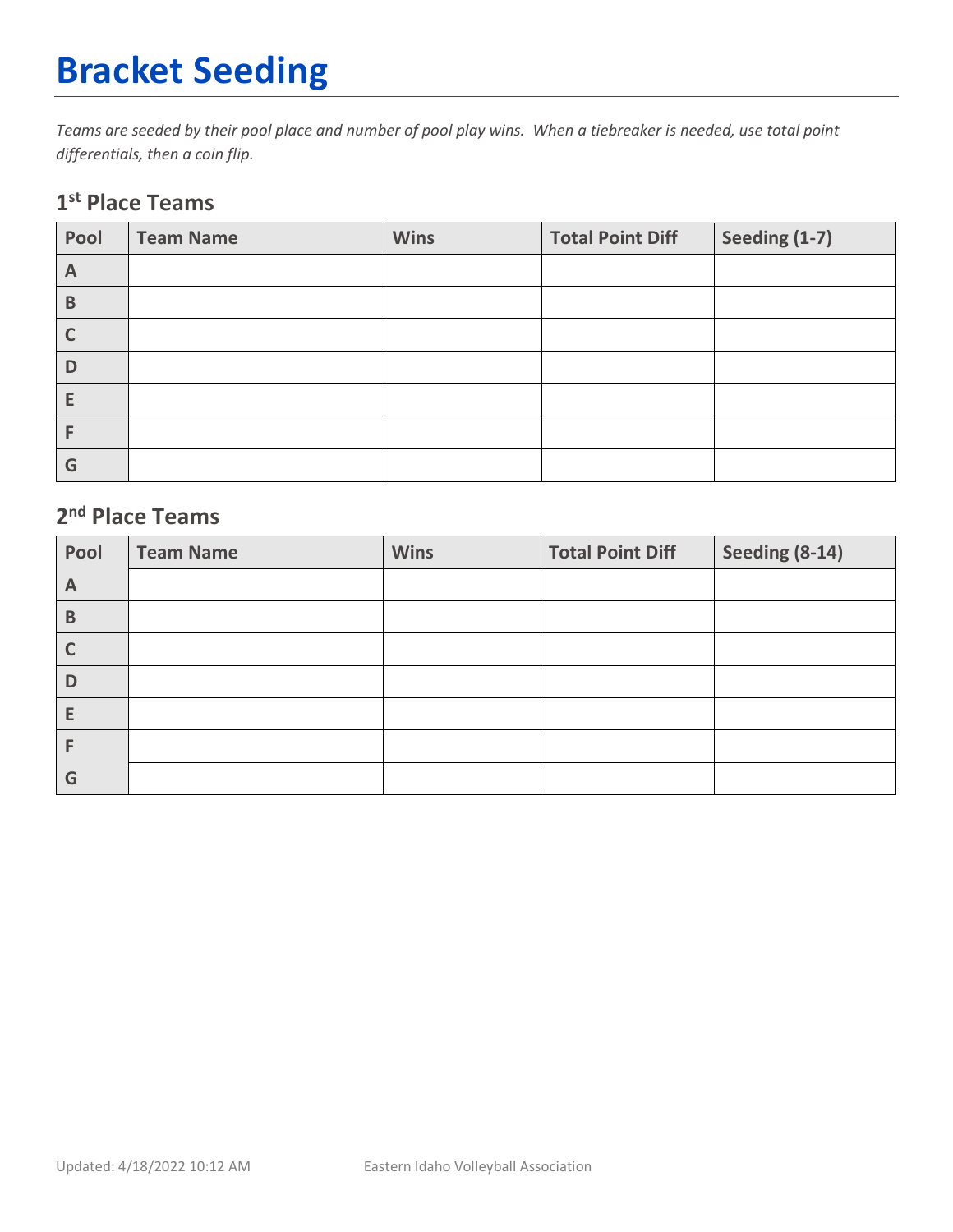# **Bracket Seeding**

### **3rd Place Teams**

| Pool | <b>Team Name</b> | <b>Wins</b> | <b>Total Point Diff</b> | <b>Seeding (15-21)</b> |
|------|------------------|-------------|-------------------------|------------------------|
| A    |                  |             |                         |                        |
| B    |                  |             |                         |                        |
|      |                  |             |                         |                        |
| D    |                  |             |                         |                        |
| Е    |                  |             |                         |                        |
|      |                  |             |                         |                        |
| G    |                  |             |                         |                        |

### **4th Place Teams**

| Pool         | <b>Team Name</b> | <b>Wins</b> | <b>Total Point Diff</b> | <b>Seeding (22-28)</b> |
|--------------|------------------|-------------|-------------------------|------------------------|
| $\mathsf{A}$ |                  |             |                         |                        |
| B            |                  |             |                         |                        |
| C            |                  |             |                         |                        |
| D            |                  |             |                         |                        |
| E            |                  |             |                         |                        |
| F            |                  |             |                         |                        |
| G            |                  |             |                         |                        |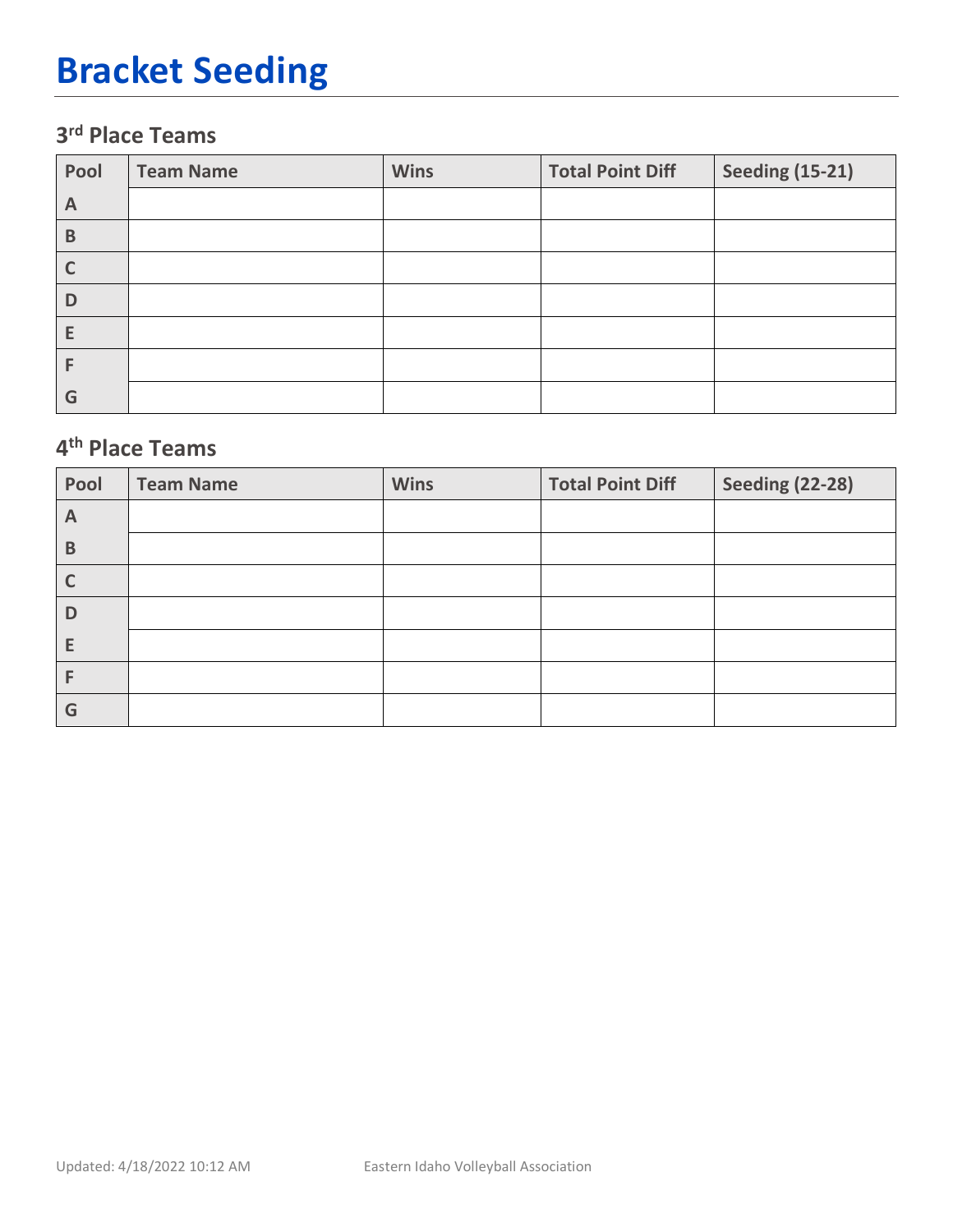### **Gold Bracket Championship**

#### **Idaho Falls HS**

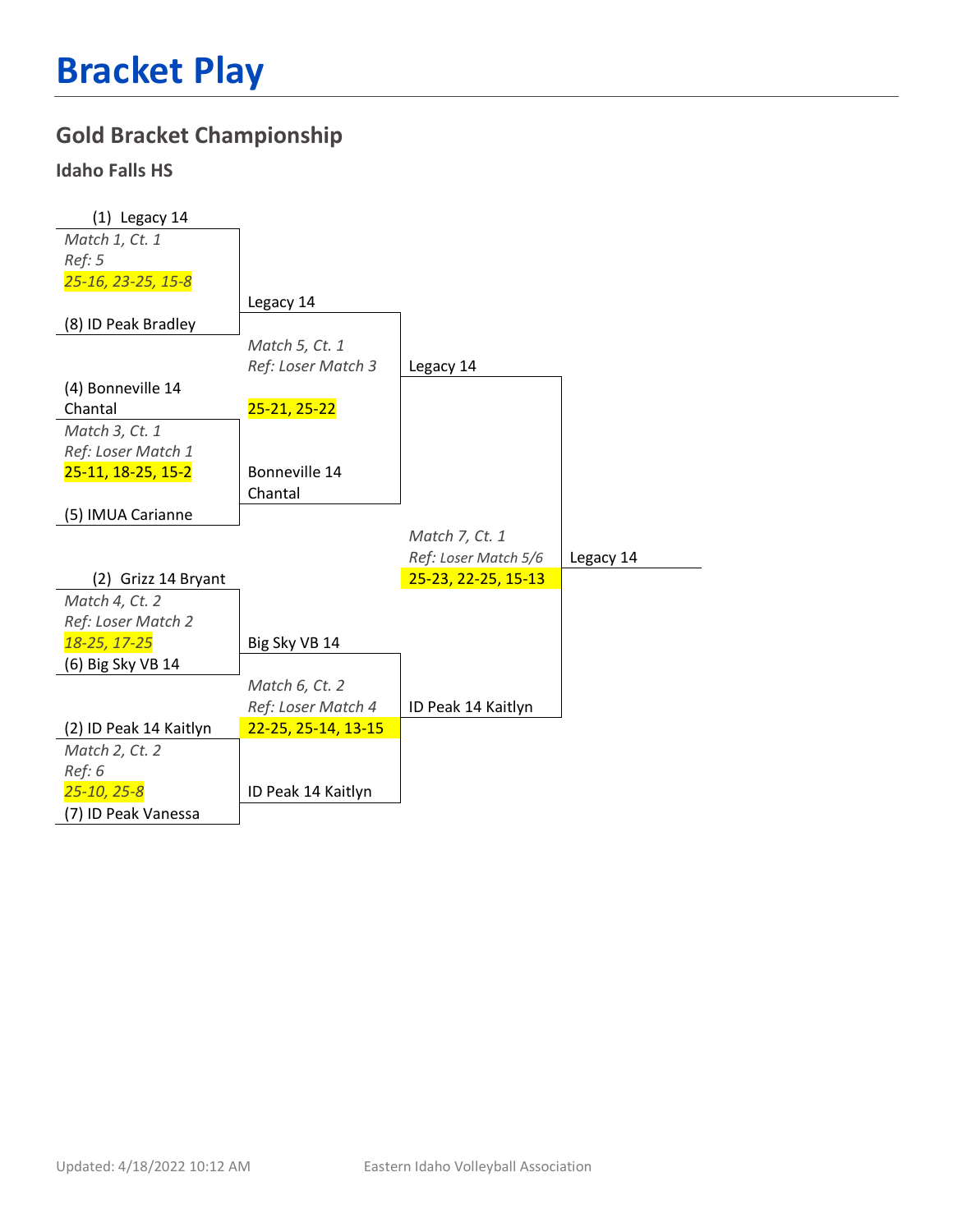## **Silver Bracket Championship**

#### **Skyline HS**

| (9) Madison 14 Carl       |                      |                      |               |
|---------------------------|----------------------|----------------------|---------------|
| Match 1, Ct. 3            |                      |                      |               |
| Ref: 13                   | Madison 14 Carl      |                      |               |
| 30-28, 25-17              |                      |                      |               |
| (16) Kongo 14 Black       |                      |                      |               |
| Chris                     |                      |                      |               |
|                           | Match 5, Ct. 3       |                      |               |
|                           | Ref: Loser Match 3   | Madison 14 Carl      |               |
| (12) Grace Grizzlies      | 25-18, 25-19         |                      |               |
| Match 3, Ct. 3            |                      |                      |               |
| Ref: Loser Match 1        | Pocatello Elite Lili |                      |               |
| 27-25, 16-25, 13-15       |                      |                      |               |
|                           |                      |                      |               |
| (13) Pocatello Elite Lili |                      |                      |               |
|                           |                      | Match 7, Ct. 3       |               |
|                           |                      |                      |               |
|                           |                      | Ref: Loser Match 5/6 | EIVC 14 Paige |
| (11) EIVC 14 Paige        |                      | 16-25, 13-25         |               |
| Match 4, Ct. 4            |                      |                      |               |
| Ref: Loser Match 2        |                      |                      |               |
| $25 - 9, 25 - 15$         |                      |                      |               |
|                           | EIVC 14 Paige        |                      |               |
| (14) Rebels 14 Select     |                      |                      |               |
|                           | Match 6, Ct. 4       |                      |               |
|                           | Ref: Loser Match 4   | EIVC 14 Paige        |               |
| (10) IMUA Konea           | 23-25, 25-19, 15-11  |                      |               |
| Match 2, Ct. 4            |                      |                      |               |
| Ref: 14                   |                      |                      |               |
| 25-23, 25-14              |                      |                      |               |
|                           | <b>IMUA Konea</b>    |                      |               |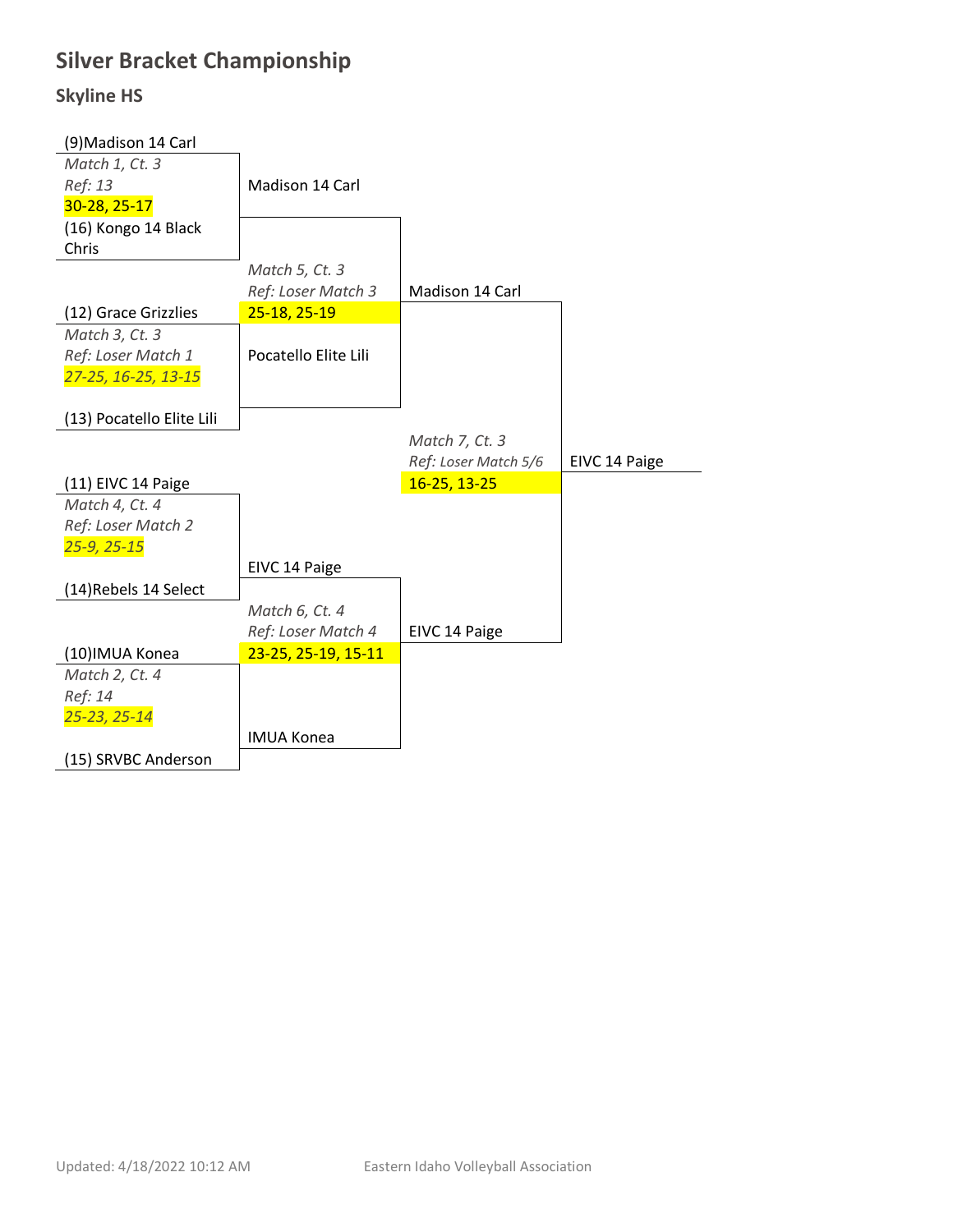## **Bronze Bracket Championship**

#### **Hillcrest HS**

| (17) EIVC 14 Hua        |                           |                      |               |
|-------------------------|---------------------------|----------------------|---------------|
| Match 1, Ct. 5          |                           |                      |               |
| Ref: 21                 | EIVC 14 Hua               |                      |               |
| 25-13, 25-21            |                           |                      |               |
| (24) Pocatello Elite    |                           |                      |               |
| Ailiyah                 |                           |                      |               |
|                         | Match 5, Ct. 5            |                      |               |
|                         | Ref: Loser Match 3        | ID Peak Kylee        |               |
| (20) ID Peak Kylee      | 25-20, 18-25, 19-17       |                      |               |
| Match 3, Ct. 5          |                           |                      |               |
| Ref: Loser Match 1      | ID Peak Kylee             |                      |               |
| 25-21, 25-17            |                           |                      |               |
| (21) EIVC 14 Eryn       |                           |                      |               |
|                         |                           | Match 7, Ct. 5       |               |
|                         |                           | Ref: Loser Match 5/6 | ID Peak Kylee |
| (19) Sweets             |                           |                      |               |
| Match 4, Ct. 6          |                           |                      |               |
| Ref: Loser Match 2      | <b>Magic Valley Ridge</b> |                      |               |
| 7-25, 24-26             | Red                       | 25-22, 17-25, 16-14  |               |
|                         |                           |                      |               |
| (22) Magic Valley Ridge |                           |                      |               |
| Red                     |                           |                      |               |
|                         | Match 6, Ct. 6            |                      |               |
|                         | Ref: Loser Match 4        | Madison 14 Zac       |               |
| (18) Madison 14 Zac     | 17-25, 25-22, 12-15       |                      |               |
| Match 2, Ct. 6          |                           |                      |               |
| Ref: 22                 | Madison 14 Zac            |                      |               |
| 25-10, 25-18            |                           |                      |               |
| (23)                    |                           |                      |               |
| Club Idaho 14 Premier   |                           |                      |               |